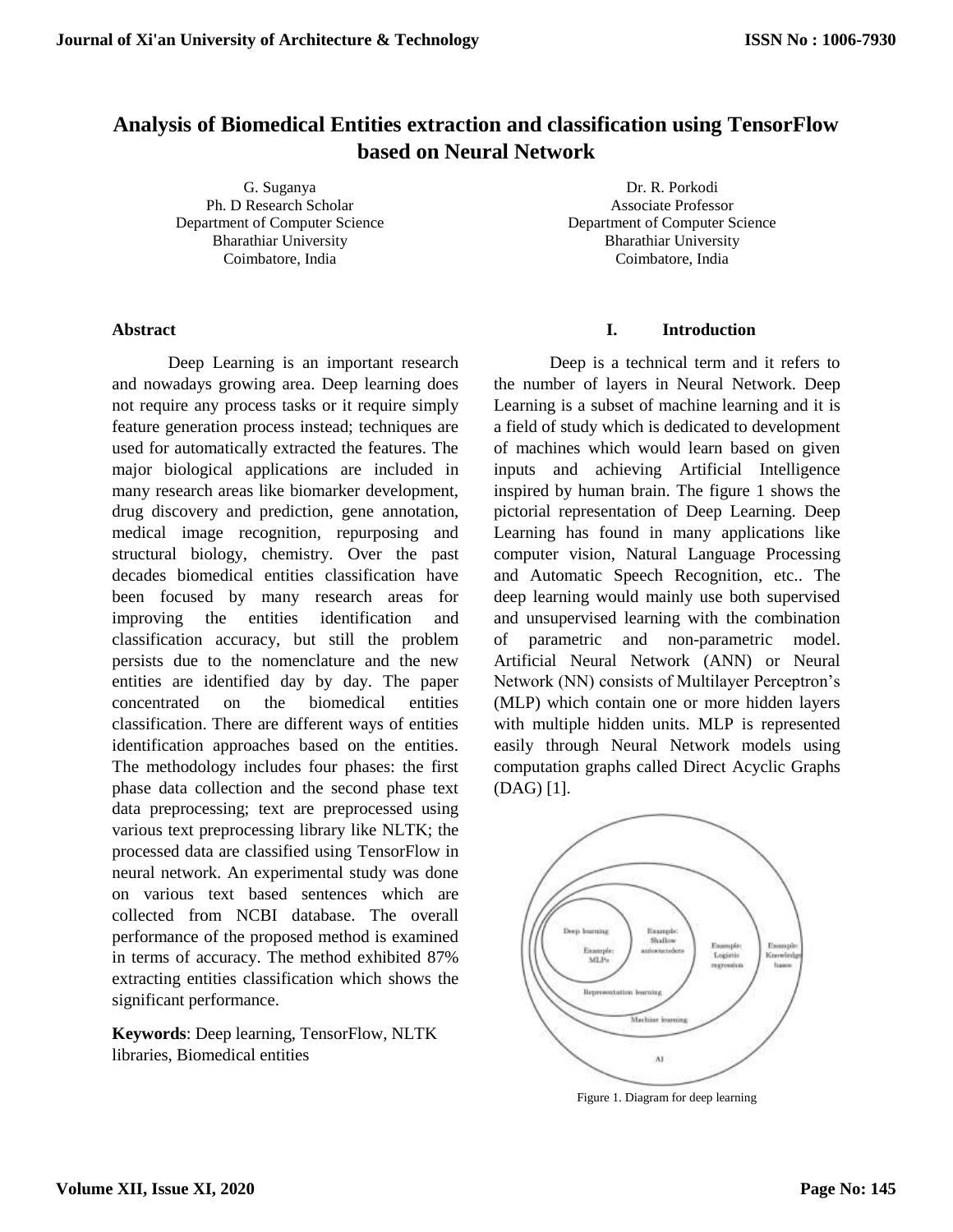# **II. Deep Learning Methods**

There are different deep learning architectures are present such as Convolutional Neural Network, Recurrent Neural Network, Autoencoders, Restricted Boltzmann Machine based Neural Network and Sparse Coding. The figure 2 shows the architecture of the deep learning methods. Text classification in Deep learning, Recurrent Neural Network, Recursive Neural network and Convolution Neural Network architecture are preferred [2]. The detailed description about each architecture are described in below section.





The Boltzmann Machine (BM) is a form of log-linear Markov Random Field for which the energy function is linear. If the model contains more hidden units, can increase the capacity of Boltzmann machine. It restricts Boltzmann machines to those have without visible-visible and hidden-hidden connections [3]. The figure 3 shows the general view of Restricted Boltzmann machine network with visible and hidden units. There are two sub techniques are comes under in RBM are discussed below.



Figure 3. Restricted Boltzmann Machine

### **Deep Belief Network (DBN)**

The Deep Belief Network is an Unsupervised probabilistic learning model. The model is composed of multiple layer of stochastic latent variables which is called as hidden units. It is a generative hybrid graphical model which is shown in figure 4. The model is pretrained with Greedy learning algorithm [4].



Figure 4. Deep Belief Network **Deep Boltzmann Machine (DBM)**

The Deep Boltzmann Machine is an unsupervised, probabilistic, generative model with undirected connections between various layers. The graphical representation of DBM network which contains the visible units and multiple layers of hidden units is shown in figure 5. The connections are present only between units of the neighboring layers. DBM is a bipartite graph with odd layers on the side and even layers on the side. After learning the binary features in each layer, the model is fine-tuned by back propagation [5].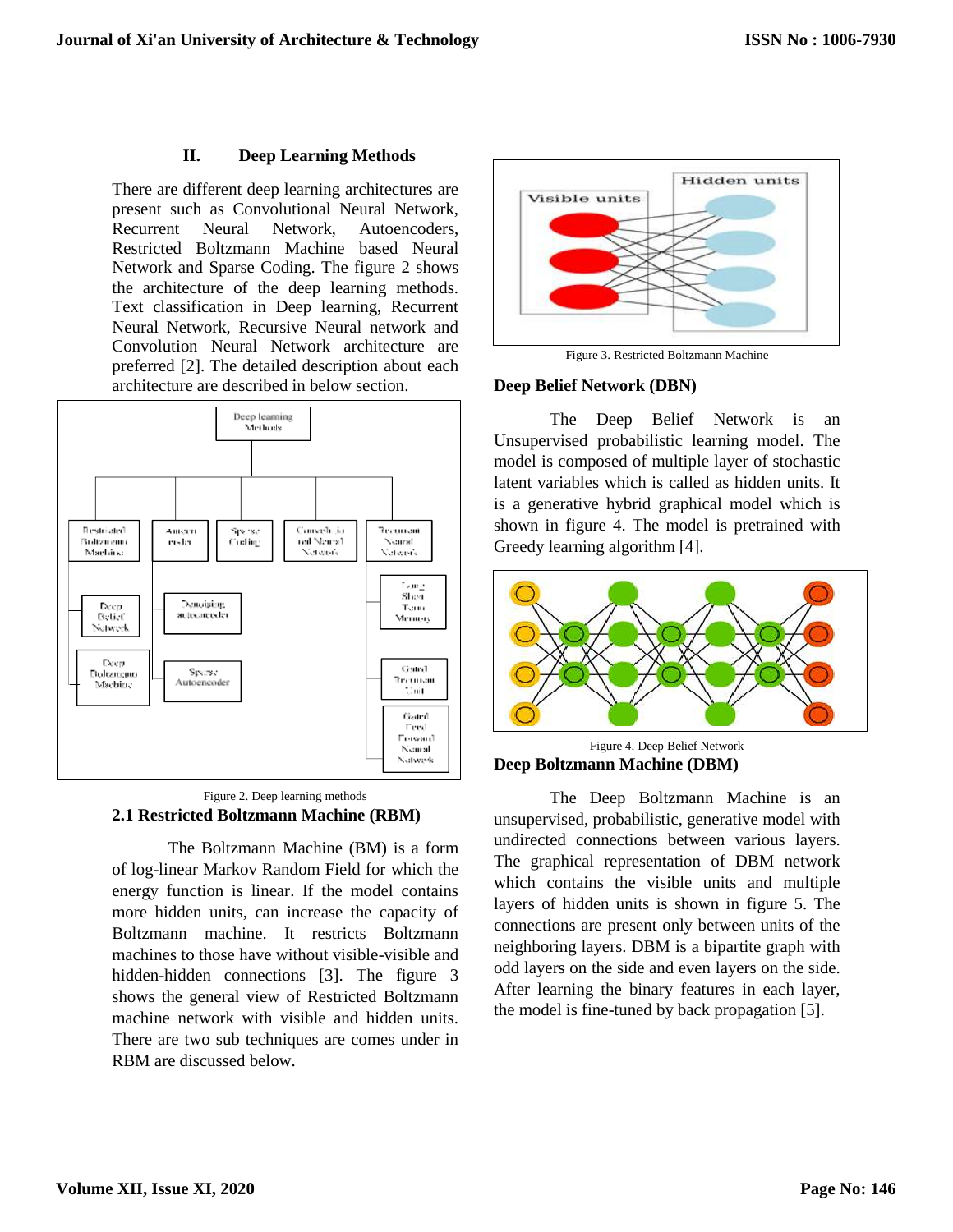



An autoencoder is a neural network, is trained to attempt for copy the input as well as output. The model has a hidden layer which describes a code used to represent the input. The network consists of two parts such as i) encoder function ii) decoder function are shown in figure 6. The idea of autoencoders is the part of historical landscape of neural network. The method was used for feature learning or dimensionality reduction. This is the special case of feedforward network and trained with all same





### **Denoising Autoencoder**

Adding penalty to the cost function, obtain autoencoder that should learn something useful by changing the reconstruction error in term of cost function [6]. The graphical representation of Denoising autoencoder is shown in figure 7.



Figure 7. Denoising autoencoder **Sparse autoencoder**

The method is used for learning the features of the classification. It is autoencoder whose training norm includes sparsity penalty on the code layer addition to the reconstruction error. The autoencoder has regularized to sparse must respond to unique features of the dataset it has been trained on, or act as identify function. Training is performed by copying task with sparsity penalty which can yield as useful features [6]. The figure 8 shows the sparse autoencoder



Figure 8. Sparse autoencoder

### **2.3 Sparse coding**

network.

The Sparse coding is an unsupervised method and study of algorithms which learn useful representation of any given data. This is the basic task in many research fields like signal processing, neuroscience and machine learning where it is used to learn a basis that enables a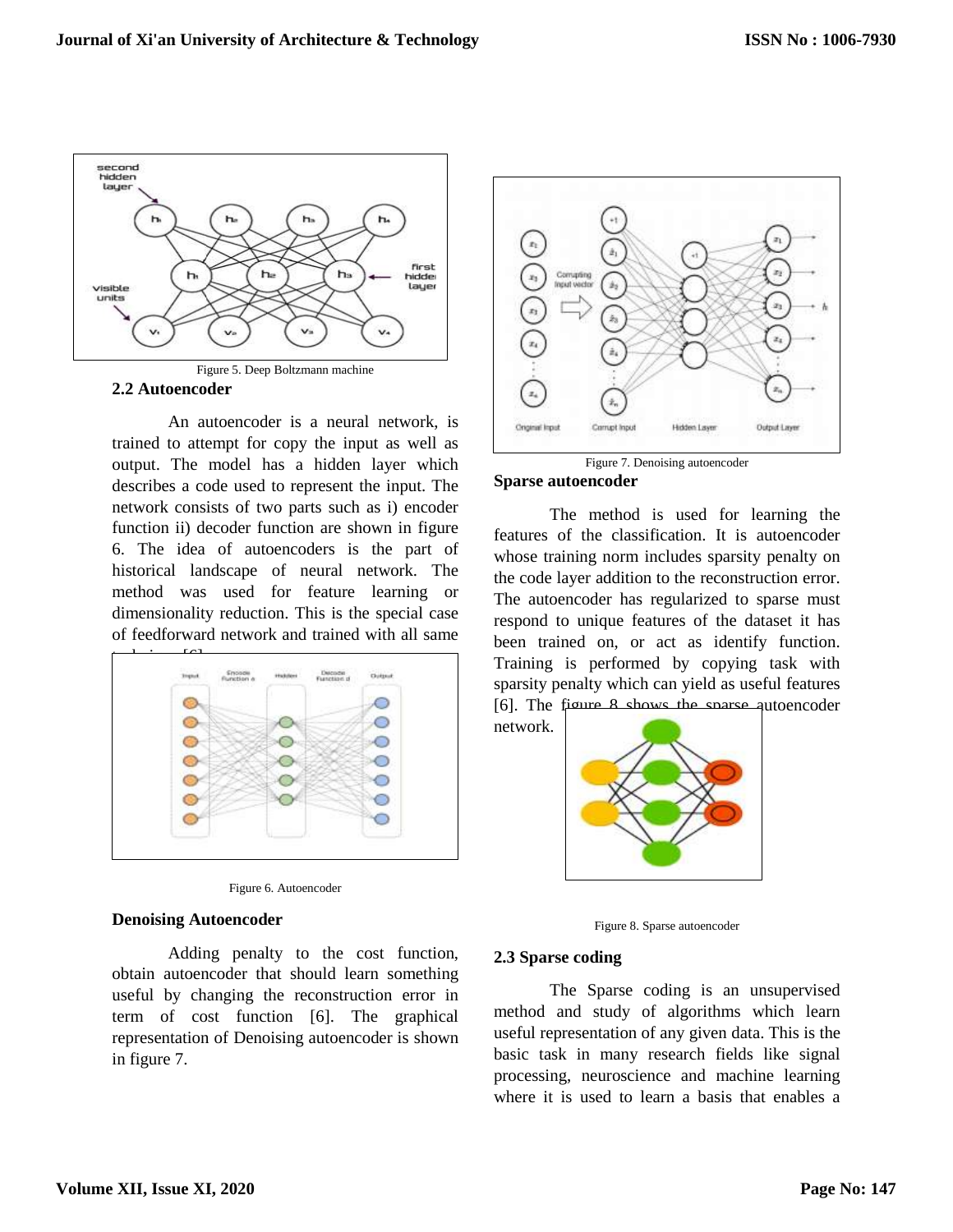sparse representation of given set of data, if one data exists [7]. The figure 9 shows the sparse graph from dense graph.



Figure 9. Sparse Coding

# **2.4 Convolutional Neural Network**

It is used for processing of sequences of text and also used in image recognition system. The model is based on neural network system which represents the function of each features applied to words to extract high level of features. After extracting the features, this can be used in many applications like sentiment analysis, question answering and machine translation, etc. the figure 10 shows the block diagram of CNN model [8].



Figure 10. Convolution Neural Network **2.5 Recurrent neural network**

In this approach the data can flow from in any direction and used to process sequences of inputs and possess internal memory because the proposed or produced model output is depending on present and recent scenario. Since the network finds the application which is in text analysis, DNA sequencing, speech recognition system, image related applications and language modeling, etc.[9]. The figure 11 shows the

recurrent neural network model used for processing of text data.

The figure 12 shows the comparison between RNN with LSTM and GRU.



Figure 11. Recurrent Neural network



Figure 12. Comparison of RNN with LSTM and GRU

# **Long Short Term Memory (LSTM)**

The method was introduced by Hochreier & Schmidhuber and it is capable of learning longterm dependencies. The system remembers the information for long period of time i.e remember the values over arbitrary time interval and it have chain like structure but the repeating module has different type of structure [10]. The common LSTM consists of cell, input gate, output gate and forget gate are shown in figure 13. These three gates regulate the flow of information. This is more suitable in classifying, predictions, etc. The system mainly developed for deal with the gradient vanishing problem [11].

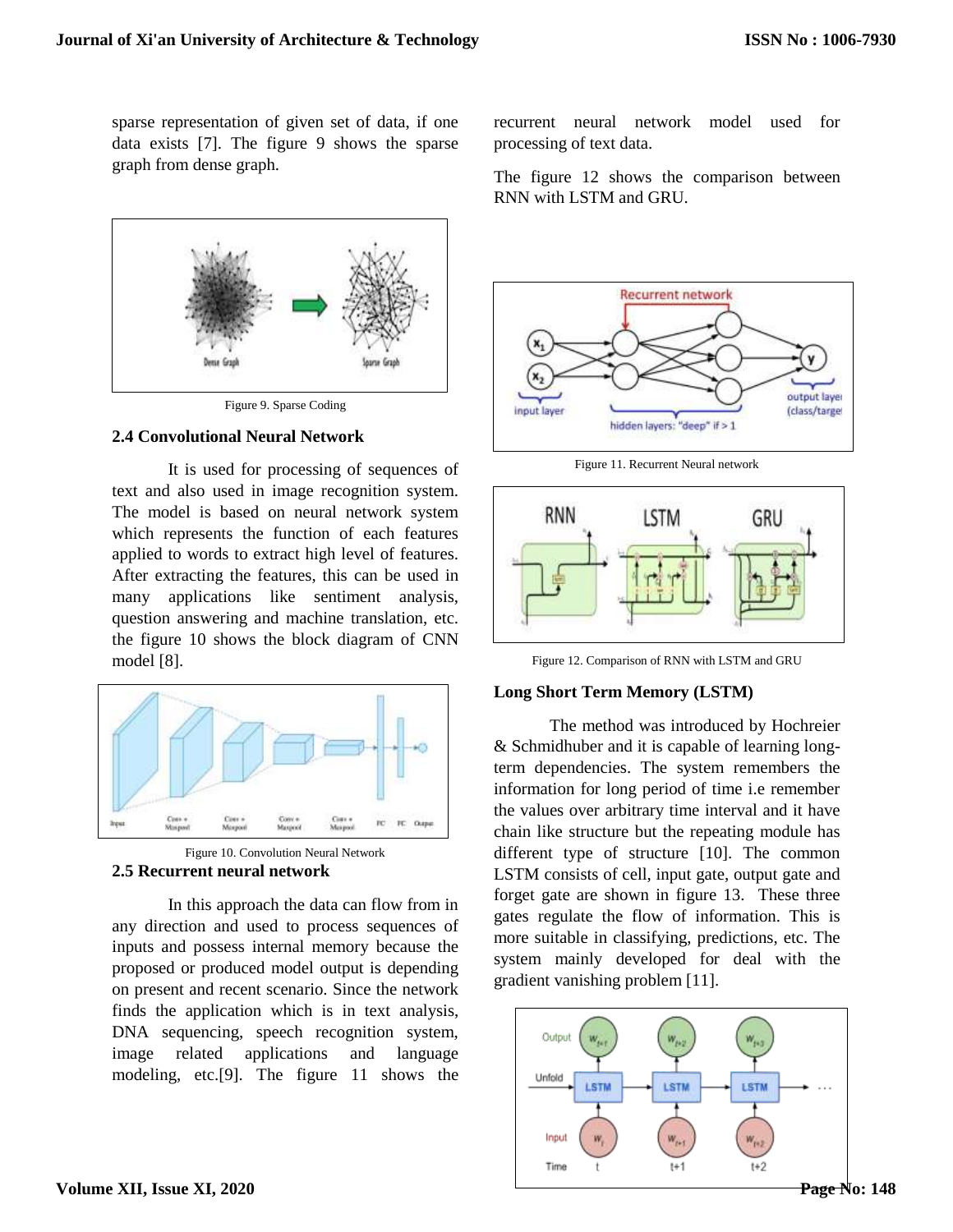Figure 13. LSTM

# **Gated Recurrent Unit (GRU)**

GRU is used for solve the vanishing gradient problem of a standard RNN, GRU uses update and reset gate. These two vectors decides what kind of information to be passed to the output gate. The advantages in this is that the system is trained to keep the information from long without washing or remove information which are not relevant for prediction [12]. The working process of GRU is depicted in figure 14.



Figure 14. Gated Recurrent Unit

### **Feedforward Neural Network (FNN)**

Feedforward Neural Network is an artificial neural network where the connection between the nodes which do not form a cycle in the network. This the first and simplest type of artificial neural network model. In this network, the information transfers only in one direction from the input nodes, through hidden nodes and output nodes [13]. There are no feedback connections which output of the model are fed back into itself [14]. The network often called as Deep feedforward network or multilayer perceptrons (MLP) or Multi-layered Network of Neurons (MLN). The general working principle of FNN is shown in figure 15 and the network is compared with RNN is shown in figure 16.



Figure 15. Feedforward Neural Network



Figure 16. Difference between RNN and FNN

#### **III. Methodology framework**

The main objective of this is used to identify and extract the biomedical entities using neural network architecture. The methodology framework is given in figure 17. The framework consists of four phases: Phase 1 is data creation, Phase 2 is Preprocessing and convert into the model, Phase 3 is designing of neural network model, Phase 4 is testing the model.

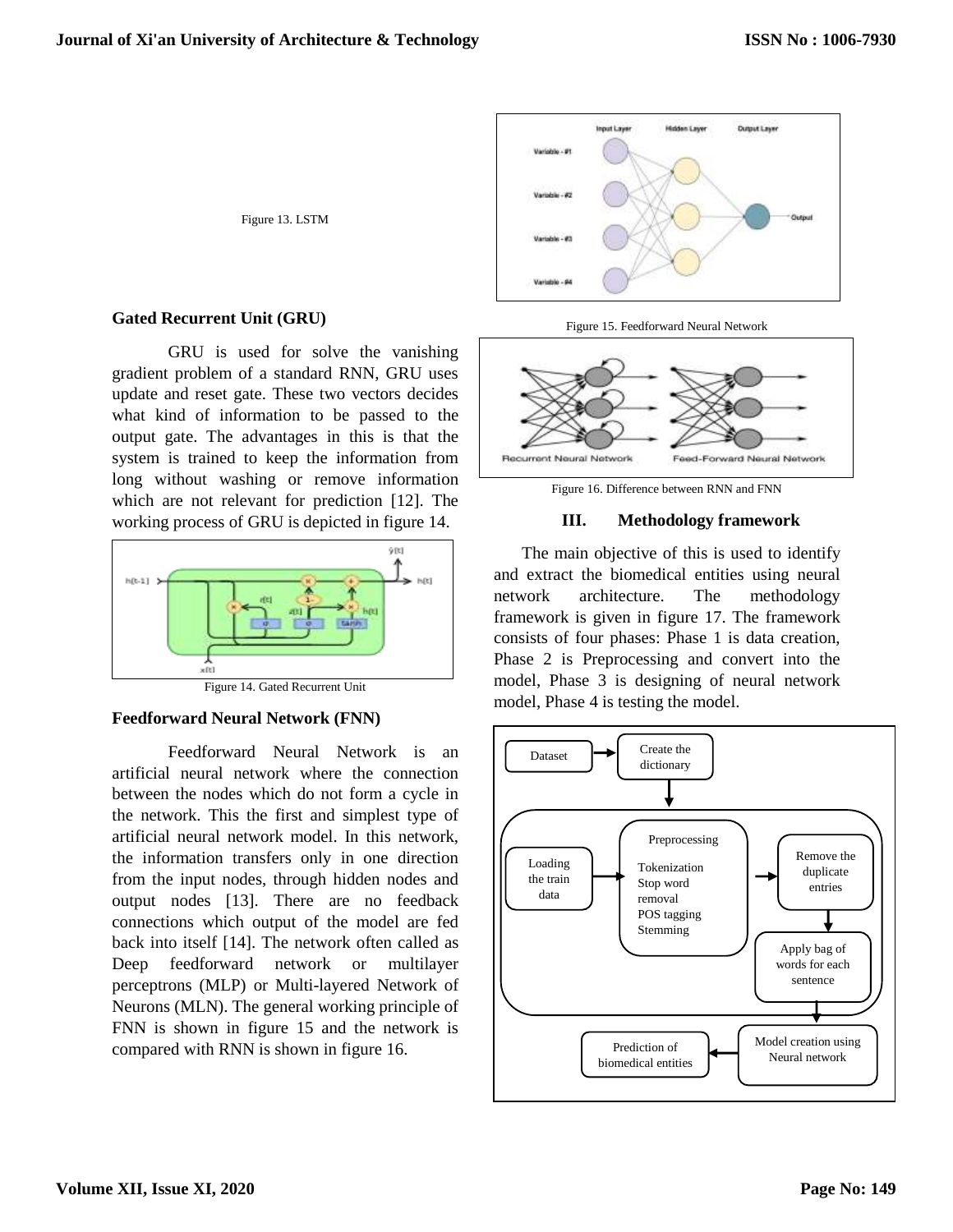Figure 17. Framework of entities classification using neural network

# **Phase 1: Dataset creation**

The dataset is collected from NCBI database for classifying the data into four categories like disease, drug, mutation and gene. The collected data format is represented in #1.

# **Phase 2: Text preprocessing**

The needed NLTK libraries are imported for text preprocessing tasks like stemming, stopword removal, tokenization and bag words.

**Stemming:** Stemming is a process used for identifying the stem words which used for classify the sentences. The Lancaster stemmer is used to do perform stemming operation and the code is given in #2.

**Tokenization:** The punctuation is also removed from the sentences. It is used to split the sentences into the tokens using NLTK libraries as given in #3.

**Remove duplicates:** Duplication of text data is removed and the same is given in #4.

**Bag of Words for the sentences:** The Bag of Words model is also referred as BoW, It is used for extracting features from text which is for modeling like machine learning algorithms. The model is very simple, flexible and used in many ways for extracting features from documents. It describes the occurrence of words within a document. The complexity come both in simple and complex in deciding how to design the vocabulary of known words and how to score the presence of known words is shown in #5.

# **Phase 3: Neural network model- Biomedical entity classification**

The neural network model is created with input nodes, 20 hidden layers and four output layers is represented in figure 18 and table 1.

| #1 | {"content":"Several molecular effects of ketamine are linked  |
|----|---------------------------------------------------------------|
|    | to, and possibly underlie, its antidepressant actions:        |
|    | Activation of the mTOR pathway (Li et al.,                    |
|    | 2010).","entities":"Gene"}                                    |
|    | {"content":"This is noteworthy since mTOR is a central        |
|    | controller of protein synthesis required for new synaptic     |
|    | connections (Gong et al., 2006).", "entities": "Gene" }       |
|    | {"content":"Phosphorylation of eukaryotic elongation factor 2 |
|    | is inhibited, which augments subsequent expression of BDNF    |
|    | (Gideons et al., 2014).", "entities": "Gene" }                |
|    | {"content":"Phosphorylation of eukaryotic elongation factor 2 |
|    | is inhibited, which augments subsequent expression of BDNF    |
|    | (Gideons et al., 2014).","entities":"Gene"}                   |
|    | {"content":"Activating mTOR, inhibiting Eef2                  |
|    | phosphorylation, and stimulating BDNF release should all      |
|    | stimulate synaptic plasticity and new memory formation        |
| #2 | within the brain.", "entities": "Disease" }                   |
|    | stemmer = LancasterStemmer()                                  |

#3

| words $= \Box$         |                                                   |
|------------------------|---------------------------------------------------|
| classes $=$ $\Box$     |                                                   |
| $documents = []$       |                                                   |
| ignore words $=$ ['?'] |                                                   |
|                        | # loop through each sentence in our training data |
|                        | for pattern in training data:                     |
|                        | # tokenize each word in the sentence              |
|                        | $w = n$ ltk.word_tokenize(pattern['content'])     |
|                        | # add to our words list                           |
| words.extend(w)        |                                                   |
|                        | # add to documents in our corpus                  |
|                        | documents.append((w, pattern['entities']))        |
|                        | # add to our classes list                         |
|                        | if pattern ['entities'] not in classes:           |
|                        | classes.append(pattern['entities'])               |

- #4
	- $words = list(set(words))$  $classes = list(set(classes))$

| bow(sentence, words, show details=False): |
|-------------------------------------------|
| tokenize the pattern                      |
| # bag of words                            |
| $bag = [0]*len(words)$                    |
| for s in sentence words:                  |
| for i, w in enumerate (words):            |
| if $w == s$                               |
| $bag[i] = 1$                              |
| if show_details:                          |
| print ("found in bag: $\% s$ " $\% w$ )   |
| return(np.array(bag))                     |

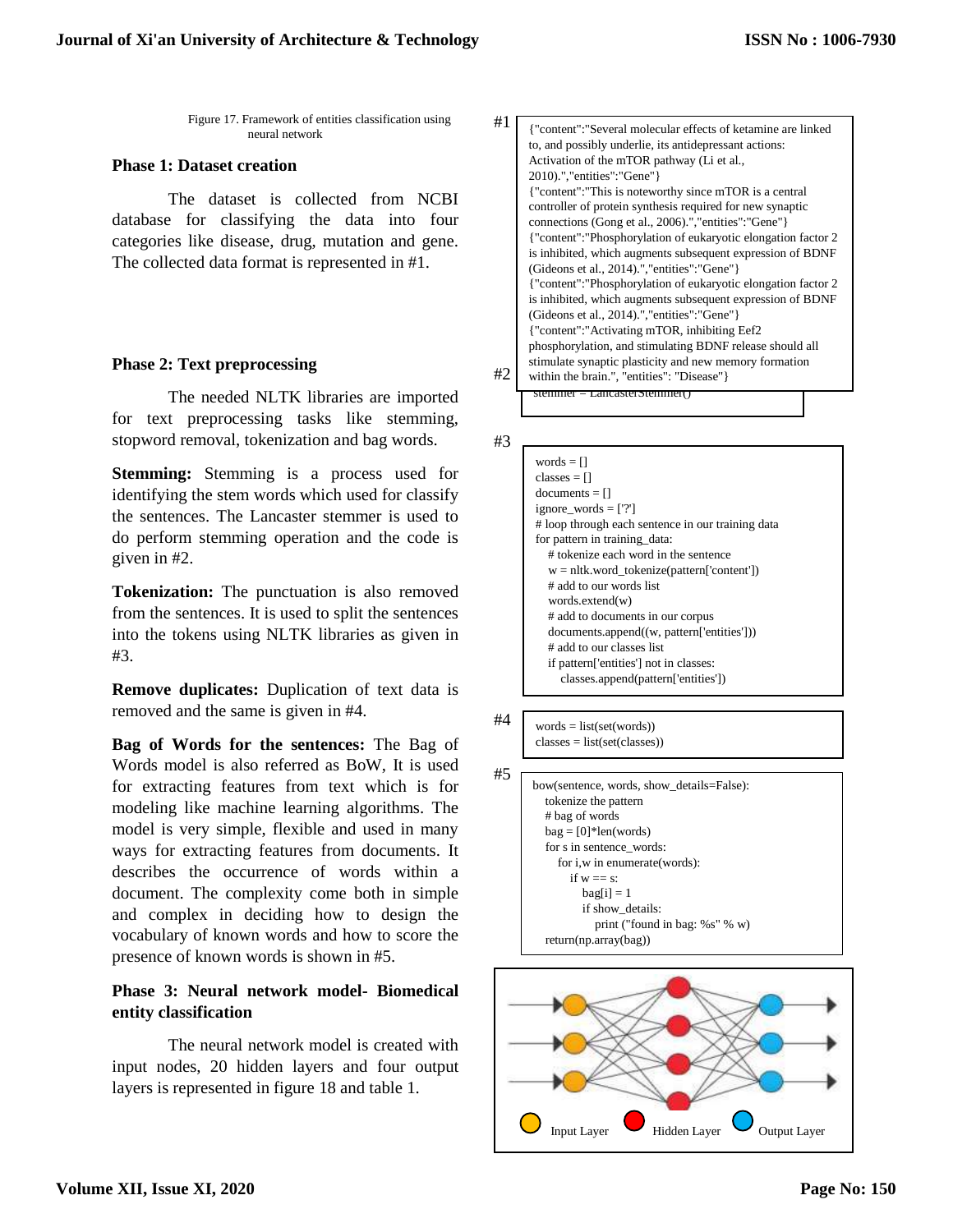#### Figure 18. Neural Network

Table 1. Neural network details

| Neural network | Number of nodes |  |
|----------------|-----------------|--|
| model          |                 |  |
| Hidden layer   |                 |  |
| Output layer   |                 |  |

The neural network architecture is created with 20 hidden layers and 4 output layers. the model uses the softmax activation function with 10000 epochs and the dropout percentage is 0.2. The creation of training data is shown in #6.

#6

 $X = np.array(sentences)$ y = np.array(classes) train(X, y, hidden\_neurons=20, alpha= $0.1$ , epochs=100000, dropout=False, dropout\_percent=0.2)

# **Phase 4: Validating the model**

**Performance measure:** The model is verified using the precision, recall and F-Measure. The formula for the corresponding measures is represented in equation 1, 2 and 3 respectively.

| Precision = True Positive / True Positive + False Positive |
|------------------------------------------------------------|
| --Equation 1                                               |
| Recall = True Postive / True Positive + False Negative     |
| --Equation 2                                               |
| $F$ Measure = $2*$ Precision $*Recall$ Precision + Recall  |
| --Equation 3                                               |

### **IV. Results and discussion**

The neural network model is used to classify the biomedical entities using TensorFlow. The created model is tested with various epochs and dropout value. This section discusses the performance of the created architecture and is tested with test dataset with 50 sentences used for identifying the entities is shown in figure 19.

**4.1 Prediction**: The architecture was tested with the test data. The model prediction also verified and validated. The figure 20 shows the prediction of different entities or classes using neural network.

4 classes ['Drug', 'Disease', 'Gene', 'Mutation']

#### Figure 20. Different classes

The following words (Figure 21) are unique stemming words after applying Lancaster stemmer operation. The figure 22 shows the Bag of Words (BoW) result for the given corresponding sentence. The BoW array is found from unique stemming words which are trained form training data.

classify("Ketamine: A Neglected Therapy for Alzheimer Disease") classify("One of the biggest breakthroughs in the study of depression has been the observation that ketamine, a NMDA antagonist drug used as an anesthetic and recreational drug, can reverse symptoms of depression within hours to days when given by intravenous infusion") classify("Ketamine has significant neurological and psychiatric side-effects, particularly when given chronically or at high doses, including dizziness, drowsiness, confusion, feelings of dissociation, insomnia, hallucinations, psychosis, and impaired learning and memory.") classify("No wonder that a search of Clinicaltrials.gov (carried out in April 2019) shows 152 trials of ketamine in depression, and 38 trials that involve various antidepressants in Alzheimer patients, but no registered trials that involve giving ketamine to Alzheimer patients") classify("On the other hand, memantine is one of the most prescribed and most investigated drugs employed in Alzheimer patients-and both ketamine and memantine are non-competitive NMDA receptor antagonists with similar, though non-identical, pharmacologic profiles")

Figure 19. Test dataset

['memantine', 'Nikiforuk', 'Gideons', 'chronically', 'brain', ',', 'relief', 'augments', 'inhibiting', 'exhibits', 'block', 'intravenous', 'synthesis', 'factor', 'ability', 'restraint', 'ketamine', 'stimulate', 'kinetics', 'voltage-dependence', 'Alzheimer', 'can', 'anesthetic', 'eukaryotic', 'Eef2', 'feelings', 'Disease', 'Gong', 'expression', 'biggest', 'affinity', 'release', 'impaired', 'et', 'significant', 'confusion', 'during', 'in', 'stress', 'drowsiness', 'Neglected', 'recreational', 'Phosphorylation', '.', 'actions', '10', 'psychiatric', 'or', 'flexibility', 'molecular', 'linked', 'of', 'within', 'reverse', 'fast', 'the', 'extra-dimensional', 'ED', 'possibly', 'cognitive', 'doses', 'activity', 'psychosis', 'connections', 'depression', 'been', 'effects', 'central', 'required', 'formation', 'study', 'side-effects', 'when', 'Ketamine', 'Zanos', 'infusion', 'underlie', 'rats', 'repeated', 'Compared', 'neurological', 'This', 'are', 'channelblocking', 'another', 'BDNF', 'mTOR', 'noteworthy', 'hours', '(', 'setshifting', 'inhibited', 'from', 'breakthroughs', 'memory', 'since', 'NMDA', 'Popik', 'synaptic', 'which', 'drug', 'In', 'Gould', 'Therapy', 'Activating', 'stimulating', 'hallucinations', 'Several', 'closed', 'mg/kg', '2', 'antagonist', 'One', 'symptoms', 'rapid', 'all', 'egress', 'elongation', 'preserved', 'allowing', 'dissociation', 'observation', 'to', 'plasticity', 'permitting', 'an', ':', 'and', 'antidepressant', 'well', 'high', 'dizziness', 'trapping', 'subjected', 'protein', 'Activation', 'strong', 'that', 'A', 'lower', 'channels', 'phosphorylation', 'learning', 'subsequent', 'controller', 'pathway', 'particularly', 'insomnia']

Figure 21. Stemming Words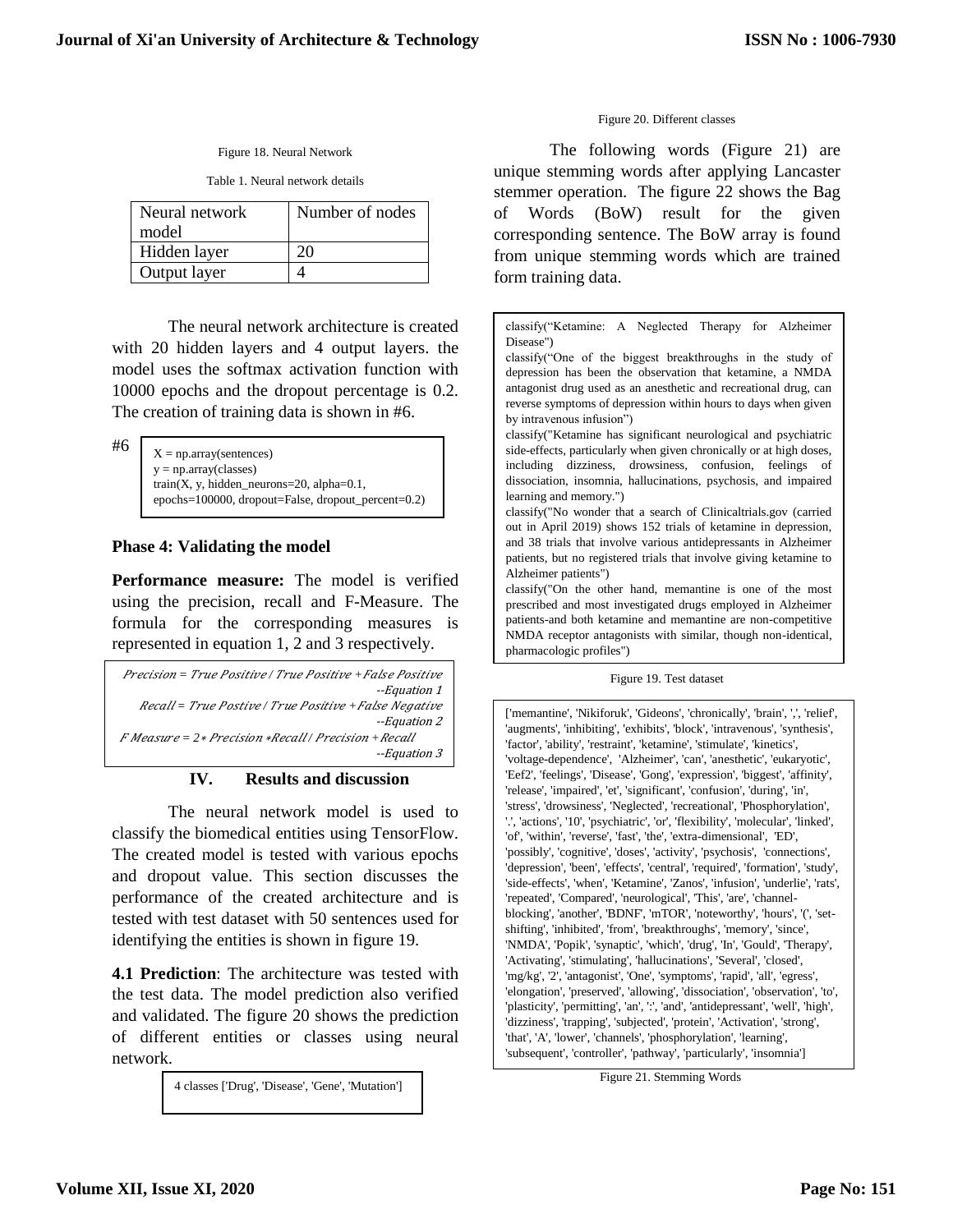The figure 23 shows the predicted output of neural network for the test data. The prediction of the network model is varied based on the

The created neural network based on tensorflow model tested with 50 test dataset. This model achieved 86.5% for classifying biomedical entities.

Sentence: Several molecular effects of ketamine are linked to, and possibly underlie, its antidepressant actions: Activation of the mTOR pathway. BoW: array ([0, 0, 0, 0, 0, 0, 0, 0, 0, 0, 0, 1, 0, 0, 0, 0, 0, 0, 0, 0, 0, 0, 0, 0, 0, 0, 0, 0, 0, 0, 0, 0, 0, 0, 0, 0, 0, 0, 0, 0, 0, 0, 0, 0, 0, 0, 0, 0, 0, 0, 0, 0, 0, 0, 0, 0, 0, 0, 0, 0, 0, 0, 0, 0, 0, 0, 0, 0, 1, 0, 0, 0, 1, 0, 0, 0, 0, 0, 0, 0, 0, 0, 0, 0, 0, 0, 0, 0, 0, 0, 0, 0, 0, 0, 0, 0, 0, 0, 0, 0, 0, 0, 0, 0, 0, 0, 0, 0, 0, 0, 0, 0, 0, 0, 0, 0, 0, 0, 0, 0, 0, 0, 0, 0, 0, 0, 0, 0, 0, 0, 0, 0, 0, 0, 0, 0, 0, 0, 0, 0, 0, 0, 0, 0, 0, 1, 0, 0, 0, 1, 1, 0, 0, 0, 0, 0, 0, 0, 0, 0, 0, 0, 0, 0, 0, 0, 0, 0, 1, 0, 0])

Figure 22. BoW Representation

Sentence: No wonder that a search of Clinicaltrials.gov (carried out in April 2019) shows 152 trials of ketamine in depression, and 38 trials that involve various antidepressants in Alzheimer patients, but no registered trials that involve giving ketamine to Alzheimer patients: classification: ['Drug'] Sentence: On the other hand, memantine is one of the most prescribed and most investigated drugs employed in Alzheimer patients-and both ketamine and memantine are non-competitive NMDA receptor antagonists with similar, though non-identical, pharmacologic profiles. classification: ['Drug'] Sentence: Phosphorylation of eukaryotic elongation factor 2 is inhibited, which augments subsequent expression of BDNF classification: ['Gene']

|  | Figure 23. Predicted output |  |
|--|-----------------------------|--|
|  |                             |  |

Each entities precision, recall and fmeasure are shown in Table 2. From 50 test data, Gene, Disease, Drug and Mutation category has totally 20, 9, 13 and 8 sentences are present respectively. Gene achieves the 70% of precision, 87% of recall, 78% of f-measure and 78% of accuracy. Similarly, Disease achieves the 100% of accuracy for Drug and Mutation achieves 84%, 100% of precision and 73%, 80% of recall and 78%, 89% of f-measure respectively. Overall, the system achieves 87% of accuracy. The same is depicted in figure 23.

dropout value and alpha rate. The network is trained with 1000 biomedical entities sentences.

| <b>Measures</b> | Precision | Recall | F-Measure | Accuracy |
|-----------------|-----------|--------|-----------|----------|
| Gene            | 0.7       | 0.87   | 0.78      | 0.78     |
| Disease         |           |        | 1.00      | 1.00     |
| Drug            | 0.84      | 0.73   | 0.78      | 0.78     |
| Mutation        |           | 0.8    | 0.89      | 0.90     |
| Overall         | 0.89      | 0.85   | 0.86      | 0.87     |

Table 2 Evaluation of Domain entities Specific result





### **V. Conclusion**

Deep learning is a subfield of machine learning algorithms with the root of Artificial Neural Network. It is one of the best, mostly used and successive algorithms. The objective of the work is to study the deep learning method for classifying the biomedical entities. the methodology consists of four phases such as data modelling or creation, text preprocessing, designing of neural network and validation.

The method used the TensorFlow library for the identification. the model identifies and classifies the biomedical entities into various